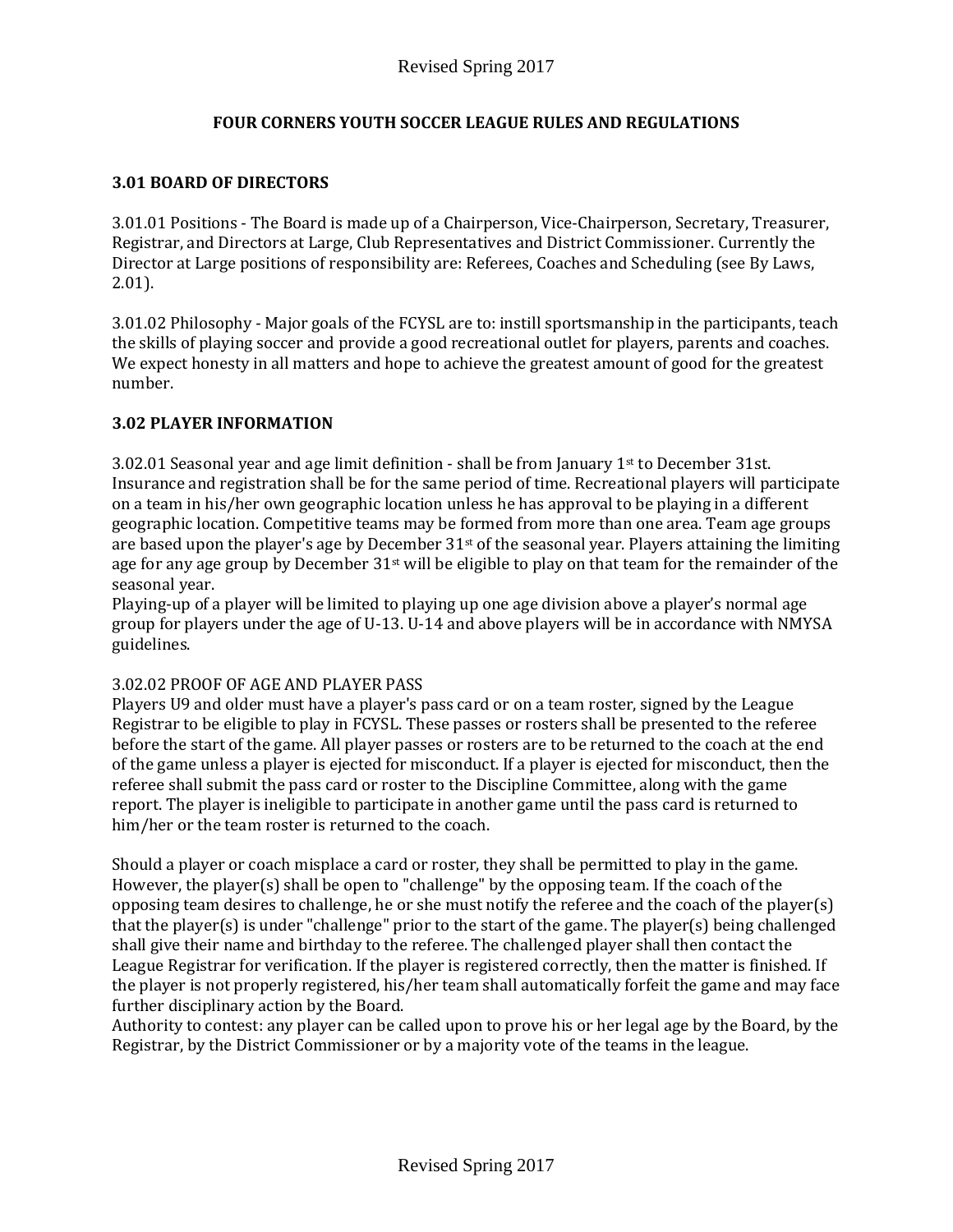## 3.02.03 PLAYER PARTICIPATION

In the event a coach would like to drop a player due to lack of participation, the following procedure must be adhered to:

After four (4) unexcused absences, from either practices or games, the coach must notify the Club Coaching Director.

The Club Coaching Director will call the parent(s) or guardian(s) of the player and try to ascertain what the problem is.

The Club Coaching Director will then get back with the Coach and review the discussion with the player's parent(s) or guardian(s).

In any event, that player will only be allowed two (2) more unexcused absences and will then be dropped from the team's roster.

An unexcused absence shall be defined as "any absence in which the player, parent(s) or guardian(s) neglect to contact the coach and inform him/her that the player will not be present for a scheduled practice or game.

## 3.02.04 PLAYER'S TEAM OBLIGATION

A player shall be obligated to his/her recreational team only for regularly scheduled, season play, with the exception of the recreational end of season tournament hosted by FCYSL. The player shall be obligated to their recreational team for the recreational end of season FCYSL tournament if their team is registered to play. A player shall be obligated to their competitive team for an entire seasonal year, August 1<sup>st</sup> to July 31<sup>st</sup>. should a player be registered to both a recreational and competitive team, they will be obligated to their competitive team with the exception of the tournaments hosted by FCYSL. The player shall be obligated to their recreational team for the FCYSL tournament if their team is registered to play.

## 3.02.05 PLAYER'S EQUIPMENT/UNIFORMS

Players must be equipped with shin guards for practices and games.

Teams may wear uniforms of their choosing provided they comply with the NMYSA, the authority of the USYS, USSF and the NMYSA. Should two teams appear wearing the same colors:

1. Home team will change to alternate jersey.

## **3.03 COACHES INFORMATION**

#### 3.03.01 BASIC REGULATIONS

Coaches shall not verbally or physically abuse any player on either team, regardless of whether or not that person is a parent of said player.

Coaches shall be responsible for the actions of their assistant coaches and/or parent helpers. **Coaches are not guaranteed the same players every year.**

Coaches, assistant coaches, parent helpers and players must remain outside of the sidelines at all times while play is in progress. They may only enter the field of play with the permission of the referee.

Coaches and assistant coaches shall only be allowed to move within twenty-five (25) feet of either side of the center line of the field. No one, including spectators, is permitted in the area behind the goal line and goal box.

Coaches are to maintain an orderly player bench. Players should not be allowed to practice within the field area, regardless of what teams are playing, while a game is in progress.

Coaches and assistant coaches shall control crowd abuse or poor sportsmanship, especially from their own team's supporters.

Coaches are to have their teams police litter in practice and/or game areas.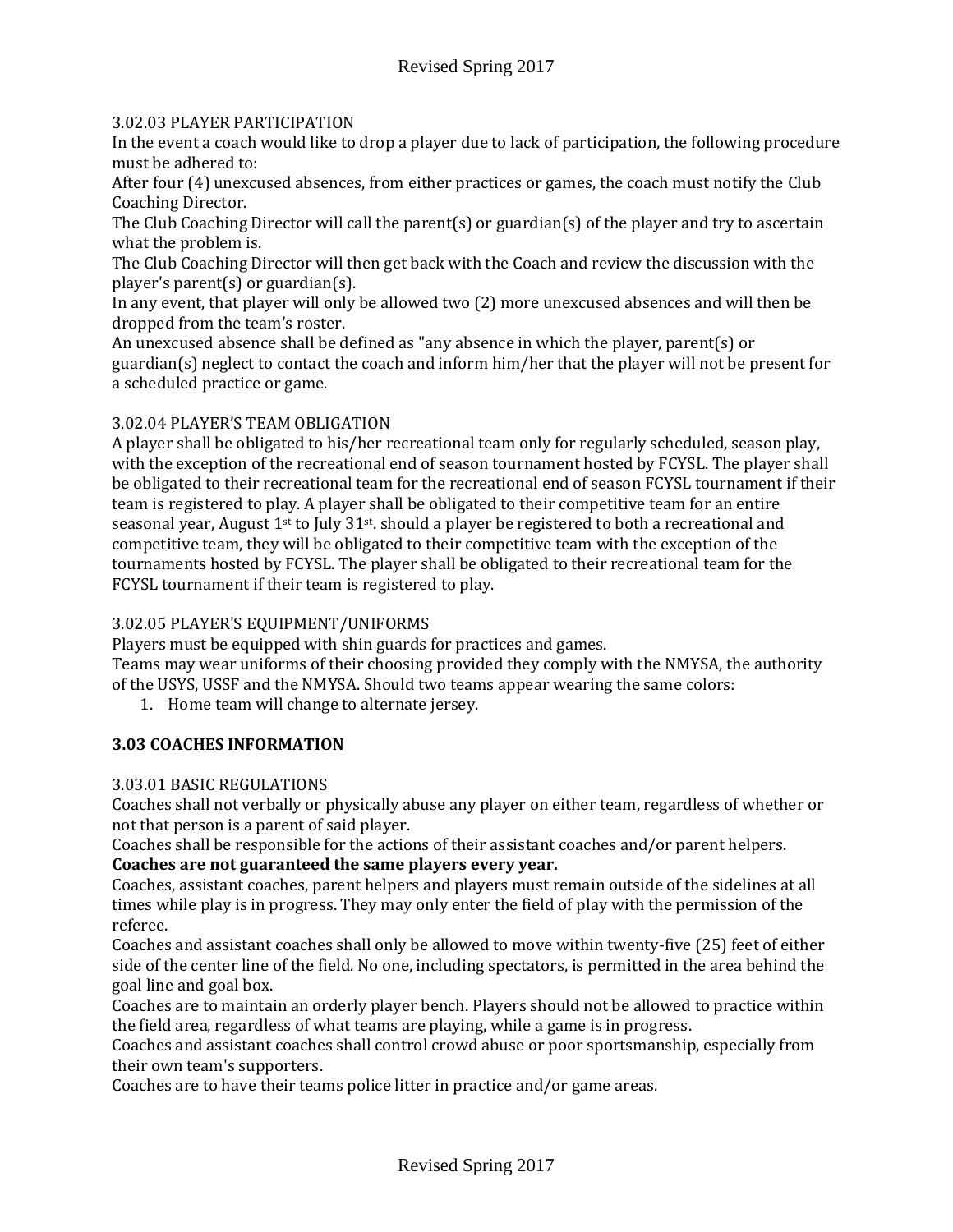## **3.04 TEAM INFORMATION**

#### 3.04.01 ROSTER LIMIT

Roster limits shall be as set in the current Modified Rules for Small Sided Games. Unless changed for that seasonal year by the board, exceptions must be approved by the league registrar.

No refunds will be given for any player assigned to a team after August 1st of any year unless the registration date changes.

#### 3.04.02 PLAYER TRANSFER OR RELEASE

Once a player is assigned to a team, the player is bound to that team for the entire seasonal year unless:

1) The team disbands or

2) The player moves to a new address which makes it impractical in the opinion of the Board for him/her to continue with the original team.

3) If a player desires to transfer teams, an application must be made to the Club Board. Registration cannot be transferred from one team to another without going through the FCYSL Board and the Registrar.

### 3.04.03 REGISTRATION WAITING LIST

Players interested in joining the FCYSL, on a recreational team, after registration has closed, should contact the Club registrar and ask to be put on their waiting list.

### 3.04.04 PRACTICE

All U-6 practices are limited to two (2) times per week, for a maximum of one (1) hour per session. U-8 practices are limited to two (2) times per week, for a maximum of one and a half  $(1 1/2)$  hours per session.

U-10 teams shall be limited to two (2) practices per week, for a maximum of two (2) hours per session.

U-12 through U-19 teams are allowed three (3) practices per week, for a maximum of two (2) hours per session.

Players in ages U-10 and above who participate with secondary/tournament teams may participate in a total of one (1) extra practice per week between the two teams. This would result in U-10's practicing a total of three (3) times per week, and a maximum of six (6) hours, and U-12 through U-19's practicing a total of four (4) times per week, and a maximum of eight (8) hours.

Players must still participate with their primary/recreational team at least fifty (50) percent, in order to remain in good standing and be allowed to participate with the secondary/tournament team, except as modified by classic league or other more specific rules...

## **3.05 RULES OF PLAY**

3.05.01 the rules of play shall be the "Laws of the Game" published by F.I.F.A., except as notified in modified rules for small sided games.

## 3.05.02 LEAGUE POLICIES

Recreational Program Mandatory play rules and substitution:

General: All team players that have reported to the coach by the pre-game time, (recommended 15 minutes prior to kickoff) must play at least half of the game. Players that are late to report may play at the discretion of the coach, but must play part of the second half. Substitution for injuries can be made at any time during the game with permission of the referee.

For disciplinary reasons, playing time may be reduced to one quarter but no less, with approval of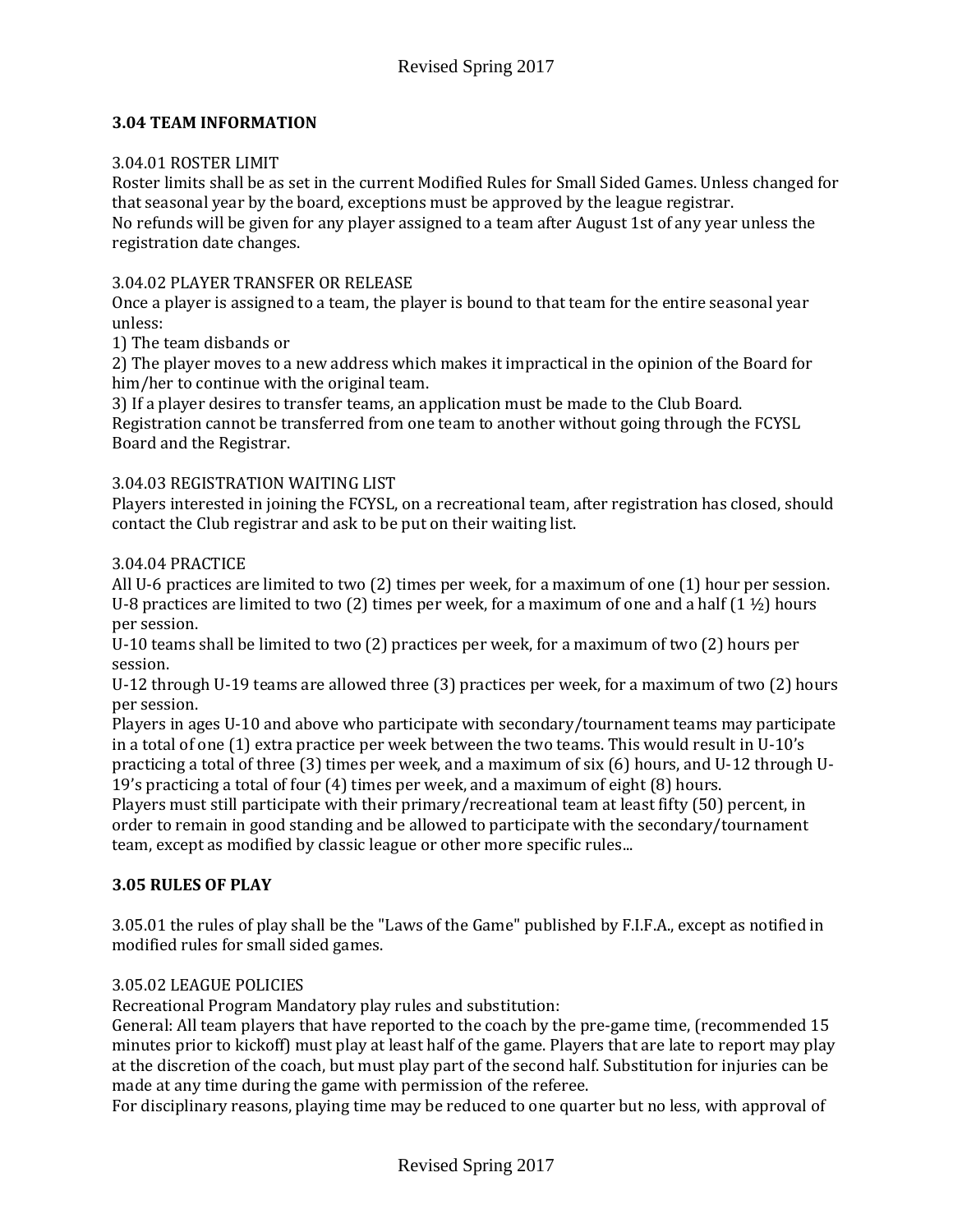the Club coaching director, provided that the coach has discussed this with the parents and player prior to the game and has notified the game referee. Competitive Program playing time shall be at the coach's discretion.

# **3.06 GAME INFORMATION**

This sectioned removed – Refer to policies as covered in the Age Specific Modified Rules (February 2010)

# **3.07 DISCIPLINARY RULES AND PUNISHMENTS**

3.07.01 Players guilty of fighting before, during or after the game shall be suspended for the game in which the offense occurred and one subsequent game.

3.07.02 Players, coaches and parents guilty of pushing or striking any official shall receive at least a one year suspension.

3.07.03 Players guilty of using profanity, either by word or by sign, against anyone, shall receive an ejection (red card) and/or suspension from the game by the referee.

3.07.04 Any red card offense shall be grounds for the offending player, coach, assistant coach, parent helper or spectator to appear before the disciplinary committee. This appearance shall be scheduled by the League Board within five (5) days from the giving of the red card. The proper disciplinary action will be taken at this meeting and the offender notified promptly of the action taken.

## 3.07.05 RED CARD PROCEDURE

In the event that a Red Card is issued by a referee, a hearing will be held by the Four Corners Youth Soccer League Discipline Committee which consists of the Chairman, Referee Liaison and the Director of Coaches.

If the person receiving the Red Card is a player, the referee will keep that player's card. The player will appear at the hearing with his/her parent(s) and coach. The hearing may be resolved by: A. No further action required.

B. 1st offense - suspension for one game

C. 2nd offense - suspension for the balance of the season.

D. 3rd offense in any 12 months (one calendar year) - indefinite suspension with reinstatement by the Board only.

If the person receiving a red card is a coach, the referee will keep the coach's card. The coach will appear with his/her local coaching director at the hearing. The hearing will be resolved by the above actions.

If the person receiving the Red Card is a parent, the referee will give the card to the coach, not the parent.

The coach will attend a hearing for this Red Card as an abusive offense.

Failure to appear at a hearing will result in further disciplinary action. (See By-Laws 2.02.04)

## **3.08 PROTEST AND APPEALS**

The Protests Committee shall deal with protests arising out of any regular or tournament game. The protest shall be in writing, to the Secretary, and shall be accompanied with a \$25.00 fee. The protest fee will be kept by FCYSL. Only violations of the constitution, bylaws, rules and regulations and